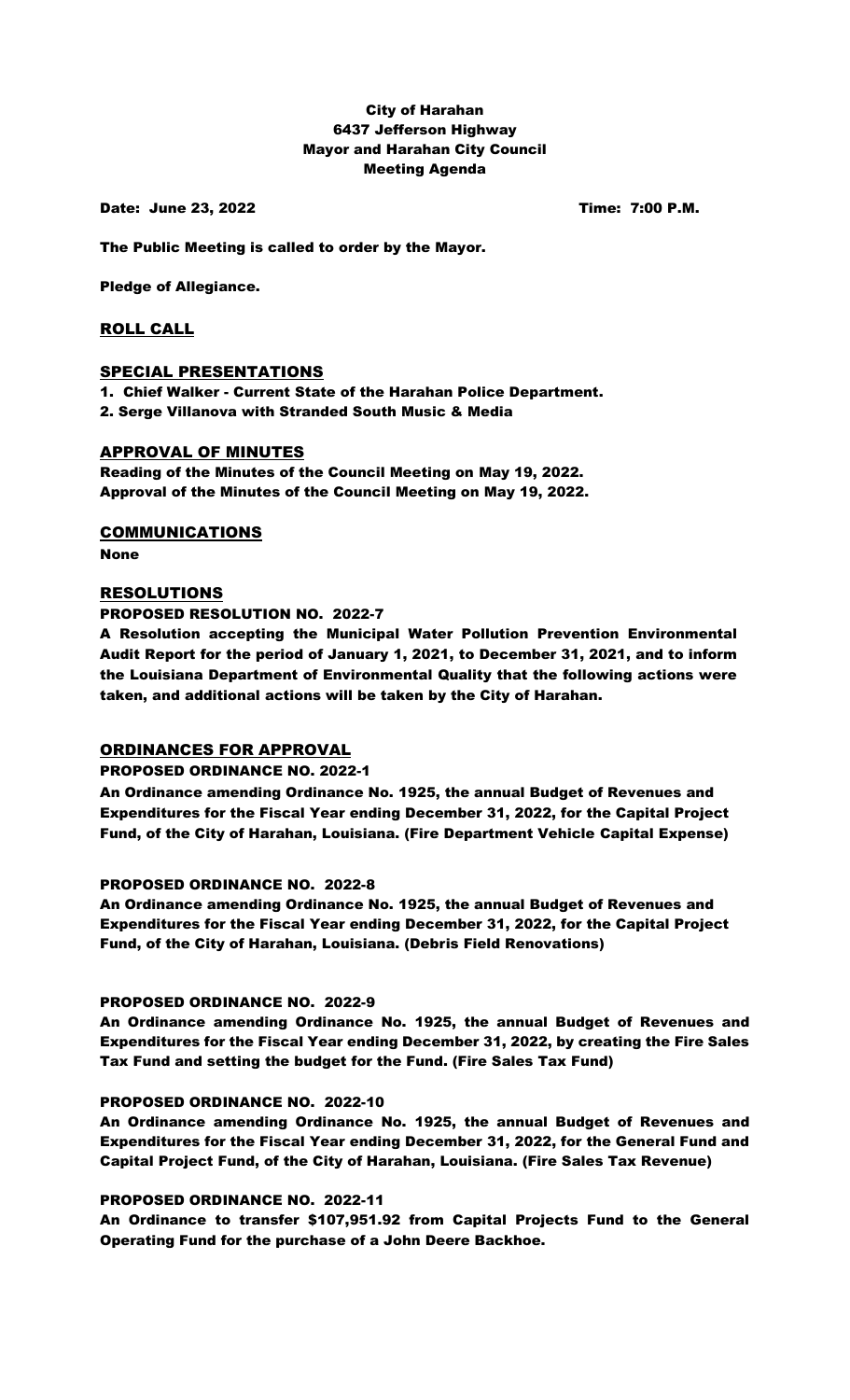# ORDINANCE FOR INTRODUCTION (FIRST READING)

### PROPOSED ORDINANCE NO. 2022-12

An Ordinance approving the Final Resubdivision Plat of Lot A-2C, Soniat or Tchoupitoulas Plantation Subdivision, City of Harahan, Parish of Jefferson, State of Louisiana, into Lot A-2C-1, Soniat or Tchoupitoulas Plantation Subdivision, and Lots 14 through 23, Colonial Place, Phase 1, all pursuant to a plan made by Ronald Clement, P.L.S., dated June 1, 2022

### PROPOSED ORDINANCE NO. 2022-13

An Ordinance approving the Final Resubdivision Plat of Lot A-2C-1, Soniat or Tchoupitoulas Plantation Subdivision, City of Harahan, Parish of Jefferson, State of Louisiana, into Lot A-2C-1A, Soniat or Tchoupitoulas Plantation Subdivision, and Lots 24 through 27, Colonial Place, Phase 1, all pursuant to a plan made by Ronald Clement, P.L.S., dated June 1, 2022

# PROPOSED ORDINANCE 2022-14

An Ordinance confirming the proper form of an Ordinance adopted on May 19, 2022, with respect to the levy of the sales and use tax authorized at a special election held in the City of Harahan on March 26, 2022.

### ORDINANCE NO. 2022-15

An Ordinance amending Ordinance No. 1925, the annual Budget of Revenues and Expenditures for the Fiscal Year ending December 31, 2022, for the Capital Project Fund, of the City of Harahan, Louisiana (Police Department).

# OLD BUSINESS

1. Board of Adjustment dismissal and appointments.

# NEW BUSINESS

1. Todd Tournillon, Finance Director – monthly financials with budget to actual comparisons. 2. 2022-2023 Official Journal Appointment Renewal

# ADDRESS THE COUNCIL

# SECRETARY'S REPORT Secretary's report for May, 2022 Total revenues \$881,693.00

# **REPORTS**

PAY BILLS Bill's paid in May, 2022 Total expenditures \$1,349,868.55

EXECUTIVE SESSION None

ADJOURN